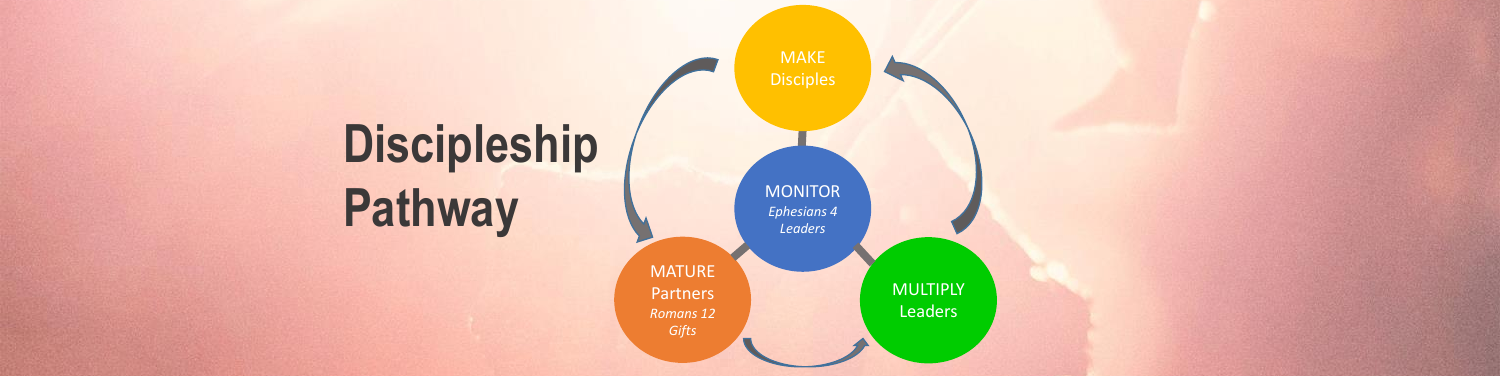### **The Roman Road**

- Romans 3:23 for all have sinned and fall short of the glory of God. Romans 5:8 - But God demonstrates his own love for us in this: While we were still sinners, Christ died for us.
- Romans 6:23 For the wages of sin is death, but the gift of God is eternal life in Christ Jesus our Lord.
- Romans 10:9 That if you confess with your mouth, "Jesus is Lord," and believe in your heart that God raised him from the dead, you will be saved.
- Romans 10:13 for, "Everyone who calls on the name of the Lord will be saved."

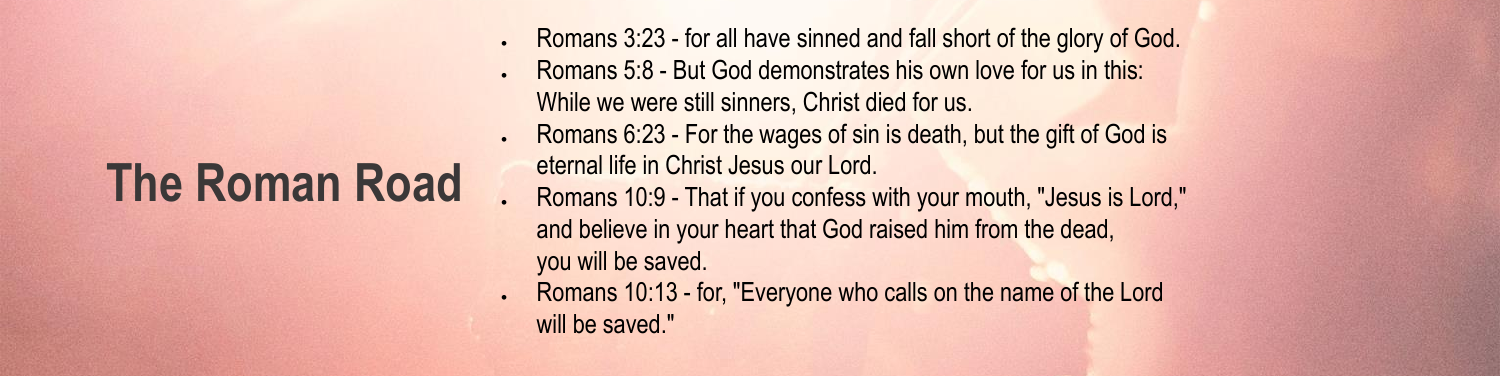## **Christianity Explained**

### Topics include:

- · Jesus, Son of God
- · Jesus his death on the cross
- · Jesus his resurrection
- · Salvation by grace, not good works · What is a Christian? 1. Repenting · What is a Christian? 2. Believing

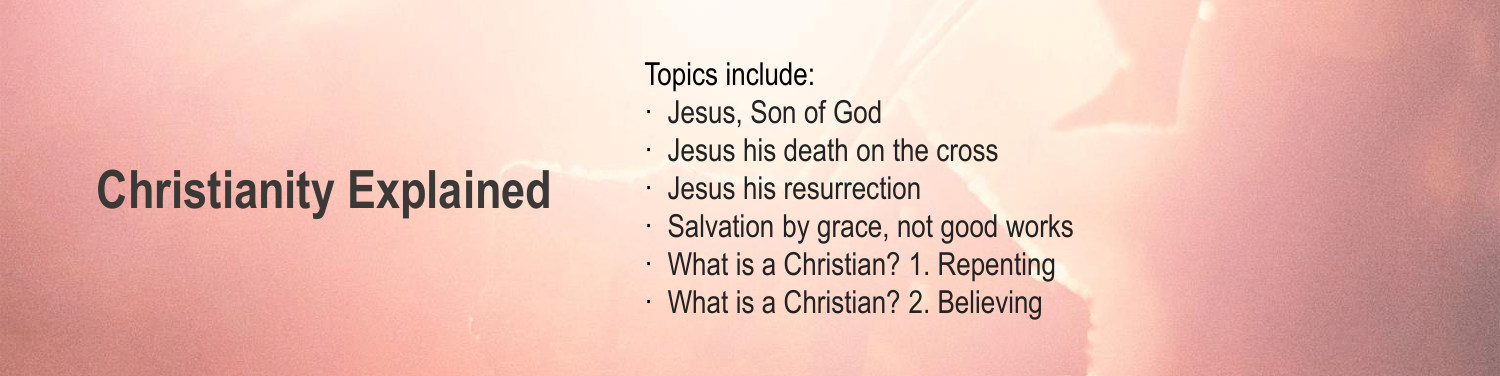

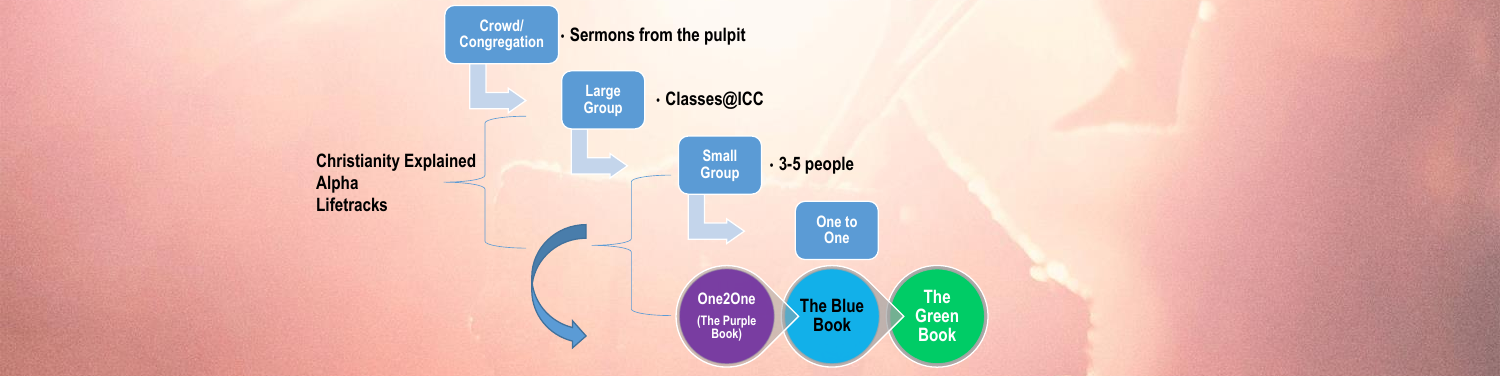|                                                           | <b>MD 1 - Unbeliever</b><br><b>From Unbelief to Belief</b>   | $MD 2 - Infant$<br><b>From Ignorant to Faith</b>                   | $MD 3 - Child$<br><b>From Self-Centred to</b><br><b>God-Centred</b> |
|-----------------------------------------------------------|--------------------------------------------------------------|--------------------------------------------------------------------|---------------------------------------------------------------------|
| <b>DESCRIPTION</b>                                        | <b>Unbeliever</b><br>Dead > Alive (Born Again)               | Young in faith<br>1 John $2-$<br>• Forgiveness<br>• Know the faith | Strong<br>Able to overcome the evil one                             |
| In Classes                                                | <b>Romans Road</b><br><b>Christianity Explained</b><br>Alpha | Lifetracks 1                                                       | Lifetracks 2                                                        |
| One on One /<br><b>Small Group</b><br><b>Discipleship</b> | ONE 2 ONE<br>Personal Discipleship Guide                     |                                                                    | $\bigcirc$                                                          |
| <b>Self Study</b>                                         | The Purple Book                                              | The Purple Book                                                    |                                                                     |

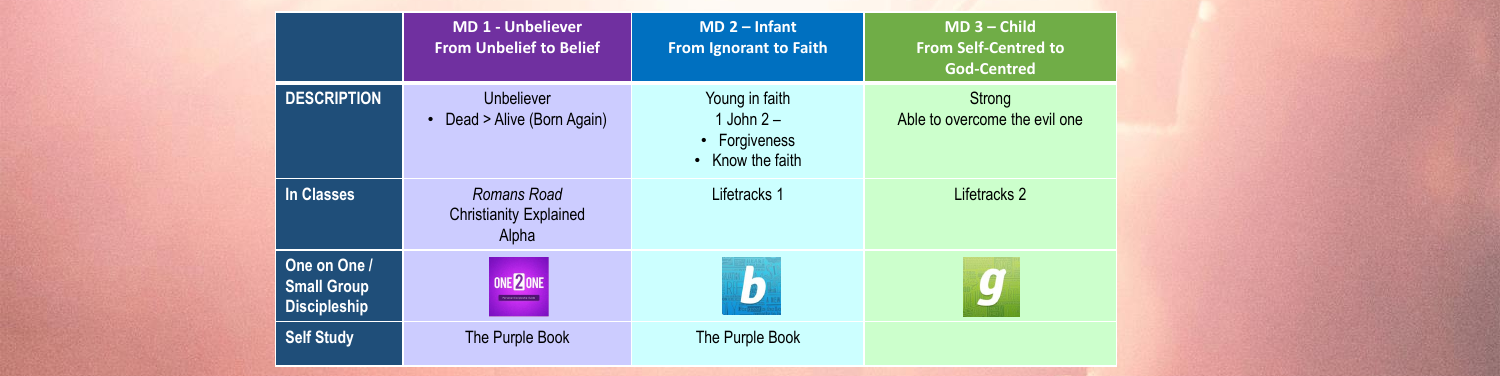

- Salvation
- Lordship
- Repentance
- Forgiveness
- The Bible
- Prayer
- Faith
- The Holy Spirit
- Water Baptism
- The Church
- Spiritual Warfare

*Getting Started* 



*First steps with Jesus*

- The Lost Son
- Four Basic Truths About God
- The Bible
- Prayer
- Sin

*Why is Jesus important in my life?*

- Zacchaeus
- Who Is Jesus?
- Life's Foundations
- Hope for Healing
- Grace
- Easter
- Christmas
- Forgiving Others
- Overcoming Fear
- Journaling
- Jesus Is Coming Back!
- Worship
- Trusting God

*Starting my relationship with Jesus*

- Tithing • Sex Is Designed by God • Warning About Sexual Immorality How to Journal **❖ Bible Words**
- 
- Assurance of Salvation
- Holy Spirit
- Water Baptism
- Jesus' Resurrection
- Reaching the Lost
- Repentance
- Life Groups
- Your New Identity in Christ
- Faith
- The Church
- Freedom
- Baptism in the Holy Spirit

*Growing in My Relationship with Jesus*

- Love
- Fighting the Enemy
- Joy!
- Fruitful Life
- Heaven
- Light Over Darkness
- The Mind
- Great Relationships

 $\div$  **2 Months Reading Plan of Mark** 

# **Discipleship**

### **Apps**

*Downloadable from:*

- *Google playstore (Android)*
- *App store (iPhone or Apple)*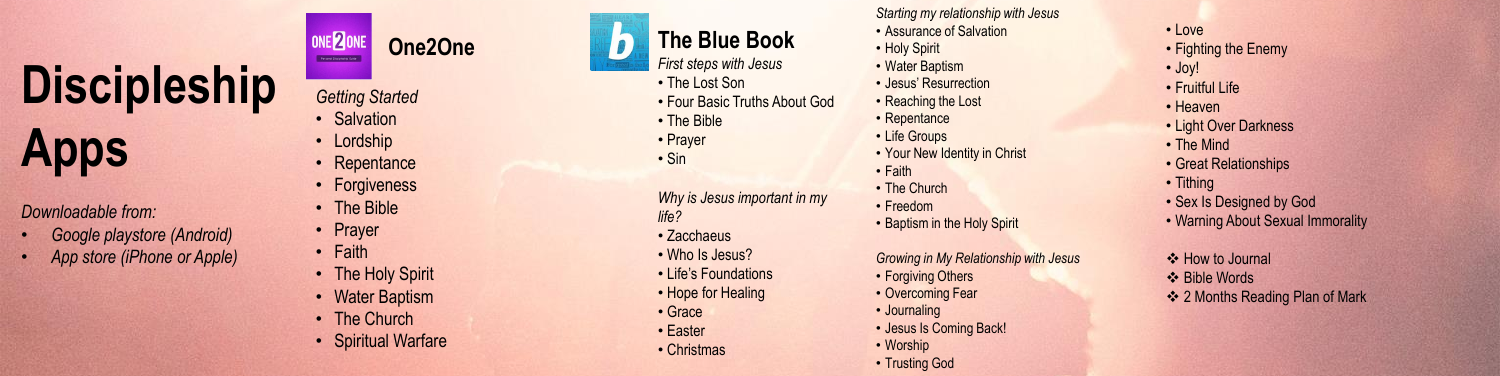

#### *Called to Discipleship*

- Jesus' Command
- **The Tongue**
- **God's Will**
- **Fests & Trials**
- Motivational Gifts
- **Overcoming Sin**
- **Giving**
- Purposeful Prosperity
- Sex
- **Eternity**
- A Heart to Serve

#### *Called to Lead*

- **Making Disciples**
- Serving God
- Running Powerful Life Groups
- Dream Big
- Ministering God's Word
- The Gifts of the Holy Spirit
- Counselling
- **Prayer Ministry**
- **Multiplication**
- **Modelling**
- **Spiritual Authority**
- Abraham
- **Fruitfulness**
- **Discipling Leaders**
- Discipling Leaders Part 2
- Expressing Our Passion and Love for God
- **Directing Your Attitude**
- Finishing Well: An Attitude of Success
- **An Attitude of Thankfulness**
- An Influential Attitude
- **Standing Firm and Strong**
- **Attitude and Decision Making**
- **Trusting God**
- **Living Generously**
- 

#### *Called to Disciple*

- Be Ready! To Share Jesus
- **Sharing From Your Experience**
- **Putting God First**
- **Powerful Prayer**
- **Encouraging**
- **Hunger**
- **Obedience**
- Follow-Up
- Hearing the Holy Spirit
- **Kingdom Culture**
- Gideon
- **Esther**
- Heart Issues
- Joshua

### **The Orange Book**

### *Attitude*

• A Courageous Attitude: What It Takes to Get to the Next Level in Life!